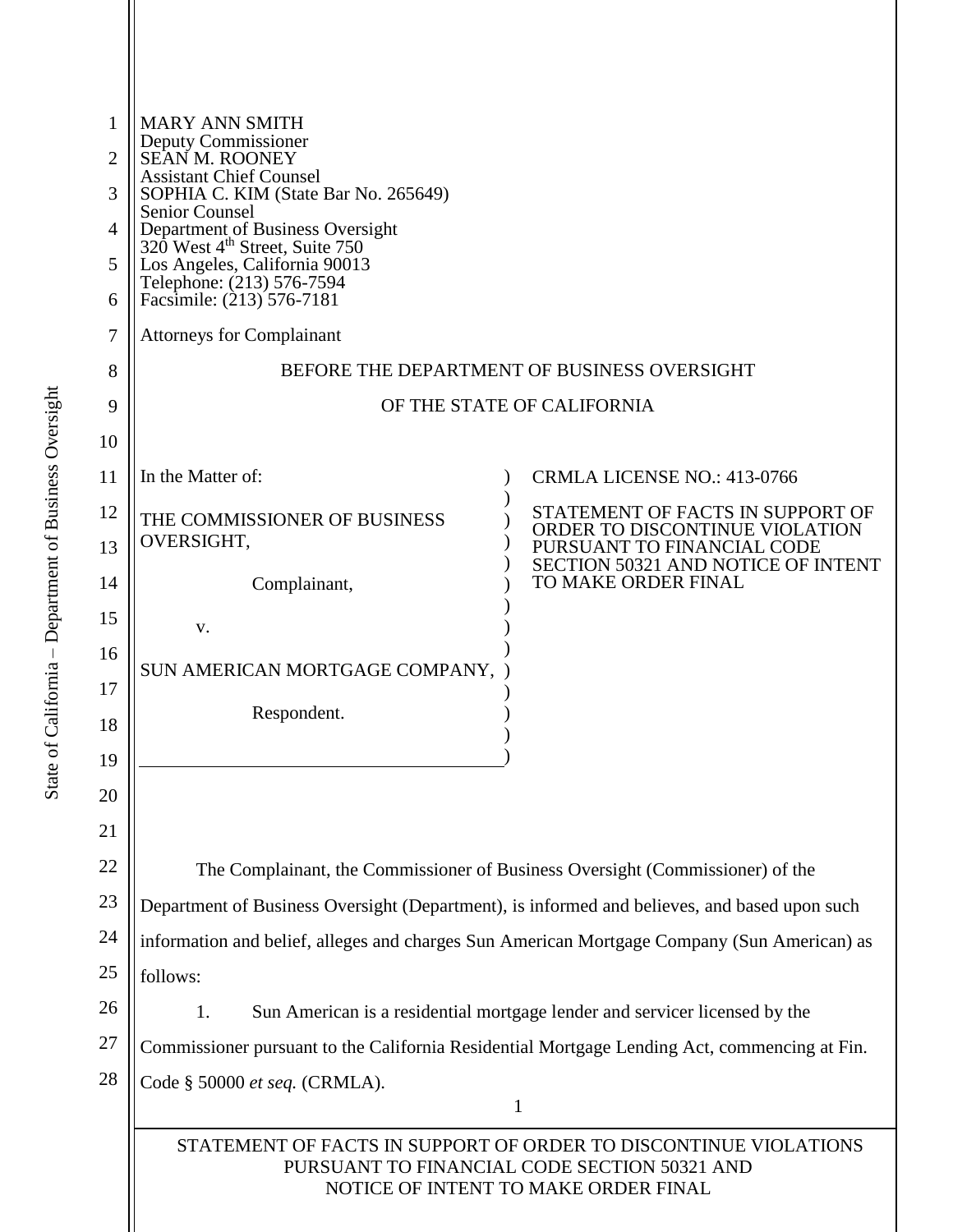1

2

3

4

5

6

7

8

11

12

13

15

17

18

19

20

21

22

23

24

25

26

27

28

2. Sun American's principal place of business is located at 4140 East Baseline Road, Suite 206, Mesa, Arizona 85206.

3. On or around October 31, 2017, the Commissioner commenced a regulatory examination of the books and records of Sun American pursuant to Section 50302 of the CRMLA (2018 Regulatory Exam).

4. The 2018 Regulatory Exam disclosed that Sun American commingled operating funds with trust account funds by maintaining excess funds in the trust account as of September 30, 2017, in the amount of \$1,000.00, in violation of Financial Code section 50202, subdivision (b).

9 10 5. In or around May 2018, Sun American corrected the overage of \$1,000.00 that was found as of September 30, 2017.

14 16 6. The 2018 Regulatory Exam also disclosed that in eight out of 14 loan files reviewed, Sun American failed to refer applicants solely to the Department as the contact agency if an applicant had any questions about their rights or wished to file a complaint, and instead provided an applicant with one of three different versions of the Fair Lending Notice, as follows: (1) referring them to the California Bureau of Real Estate; (2) referring them to the Department; or (3) failing to reference any contact agency at all, in violation of Financial Code section 50204, subdivision (i), California Code of Regulations, title 21, section 7114, and Health and Safety Code section 35830.

7. By reason of the foregoing, Sun American has violated the following provisions of the CRMLA:

a. Financial Code section 50202, subdivision (b);

b. Financial Code section 50204, subdivision (i);

c. California Code of Regulations, title 21, section 7114; and

d. Health and Safety Code section 35830.

8. Financial Code section 50321 provides:

If, after investigation, the commissioner has reasonable grounds to believe that any licensee has violated its articles of incorporation or any law or rule binding upon it, the commissioner shall, by written order addressed to the licensee, direct the discontinuance of the violation. The order shall be effective immediately, but shall not become final except in accordance with the provisions of [Section 50323.](https://advance.lexis.com/search/?pdmfid=1000516&crid=2c1d1bae-e9e8-481d-b7cb-e46c98a8dced&pdsearchterms=cal+fin+code+50321&pdstartin=hlct%3A1%3A1&pdtypeofsearch=searchboxclick&pdsearchtype=SearchBox&pdqttype=or&pdquerytemplateid=&ecomp=5gd6k&prid=cd07fcfb-5d6d-4b7f-9a6d-aca7ff0478a3)

2

STATEMENT OF FACTS IN SUPPORT OF ORDER TO DISCONTINUE VIOLATIONS PURSUANT TO FINANCIAL CODE SECTION 50321 AND NOTICE OF INTENT TO MAKE ORDER FINAL